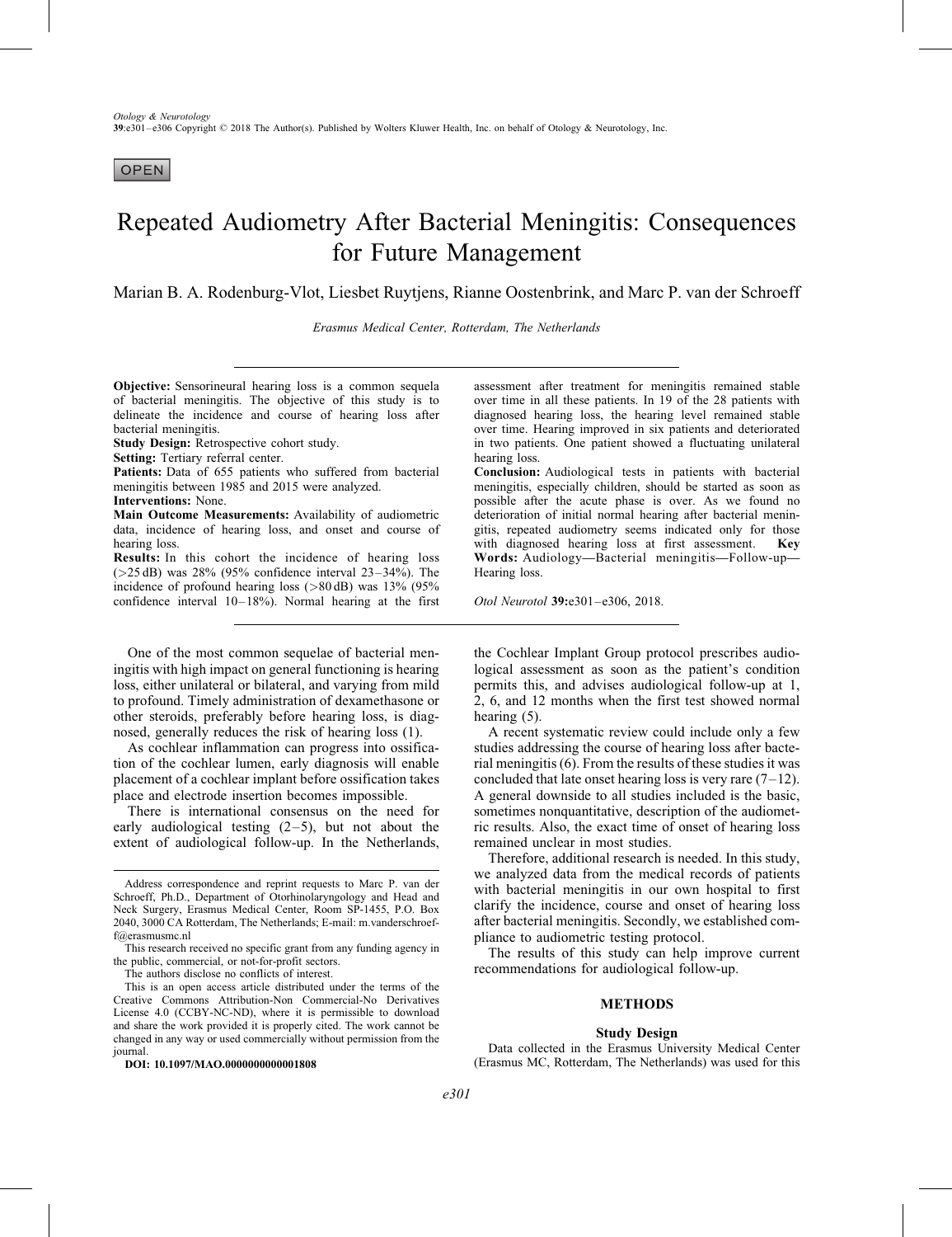retrospective cohort study. This hospital accounts for 25% of pediatric intensive care hospitalizations and 3.5% of adult IC hospitalizations in the Netherlands. Its audiological department has a regional function for audiological tests of babies and young children.

#### Patient Inclusion

Patients with bacterial meningitis were identified via the Erasmus MC financial registration system, the diagnosis codes in the electronic medical records, and the Dutch Reference Laboratory for Bacterial Meningitis database (NRLBM: ''Nederlands Referentielaboratorium voor Bacteriele Meningitis''). The NRLBM receives cerebrospinal fluid and blood samples of about 90% of all patients with bacterial meningitis in the Netherlands [\(13\)](#page-5-0) and provided us with a list of patients with bacterial meningitis treated in Erasmus MC between 1985 and 2015. All these patients were considered to be confirmed cases. The medical records of the patients identified through the financial registration system or diagnosis code were screened for information on lumbar puncture, symptoms, and treatment. Patients were excluded if they had not been treated for bacterial meningitis or if lumbar puncture had shown negative culture results and low number of leukocytes. Another exclusion criterion was pre-existing hearing loss or recurrent meningitis with an unclear relation between the episodes of meningitis and hearing loss.

We distinguished three cohorts, data of each of which served to answer specific questions (Fig. 1).

Cohort 1: Patients treated for bacterial meningitis in our hospital; their data was used to answer the questions on pathogen distribution and adherence to the audiometry followup protocol.

Cohort 2: A subgroup of patients identified through the Erasmus MC audiometry database. These patients had been diagnosed with bacterial meningitis in another hospital and referred to our hospital for audiological assessment. Those with adequate audiometry and those with adequate audiometry from Cohort 1 together formed Cohort 2. Their data was used to answer the questions on the incidence of hearing loss and pathogen distribution.

Cohort 3: A subgroup of patients from Cohort 2 for whom repeated audiometry was available; their data was used to study the course and timing of hearing loss after meningitis (Fig. 1).

#### Data Extraction

From each medical record the following information was retrieved: date of birth, date of meningitis, type of pathogen, and audiometric data. Audiometric data was discarded if more than 1 year had elapsed between the treatment of meningitis and the audiometric testing, or if the last assessment had been performed less than 3 months or more than 2 years after the first assessment.

Sensorineural hearing loss was classified according to the World Health Organisation grades of hearing impairment [\(14\)](#page-5-0). Hearing loss was defined as a sensorineural loss of 25 dB, based on the high-frequency pure-tone average or auditory brainstem response (ABR) threshold. The high-frequency pure-tone average is the average hearing threshold at 1, 2, and 4 kHz in dBHL, and it was calculated using the bone conduction thresholds. In case of ABR data (click-stimulation), the response threshold corresponds to the hearing threshold around 3 kHz plus 10 dB. Conductive hearing losses were estimated by one of the researchers (L.R.) from the shape of the latency-intensity function and the results of tympanometry. Only sensorineural hearing losses were included in the analysis. Hearing loss was considered stable when the difference between the results of two consecutive assessments was less than 15 dB.

## **Results**

#### Patient Selection and Audiometric Data

Cohort 1 consisted of 655 patients. As to age distribution, 246 were < 4 years old, 107 from 4 to 17 years old, and 302  $\geq$  18 years old. Lumbar puncture was positive for bacterial meningitis in 584 patients; in the other 71, treatment for bacterial meningitis was started based on clinical presentation  $(n = 31)$ , number of leukocytes in the cerebrospinal fluid ( $n = 24$ ), or a diagnosis made in a referring hospital ( $n = 16$ ), see Figure 1.

Most patients of meningitis in Cohort 1 were caused by S. pneumoniae (164 patients, 25%), followed by N. meningitides (163 patients, 25%), and Haemophilus influenzae type B (56 patients, 9%). In total 183 patients (28%) were caused by other (less frequently occurring) pathogens and in 89 patients (14%) no pathogen was identified but cerebrospinal fluid showed pleiocytosis.

Audiometric data were available for 174 of the 655 patients (27%) in Cohort 1. The younger the age, the higher the availability: 56% of the babies had audiometry data available against 14% of the adults. The most frequent reasons for missing audiometric data were: rapid death or bad condition (19%, 89/481) and transfer to another hospital (13%, 63/481), with various other reasons in 8% (22/481). In 64% (307/481) reasons for missing audiometry were not clear from the medical record, but seemed related to age in particular: in 34% of the babies without audiometry the reason for the lack of audiometry was unknown against 71% of the adults.

Cohort 2 consisted of 252 patients, that is 174 from Cohort 1 and 78 identified from the ABR database of the audiological department with both a history of meningitis and available audiometric data (74 ( $\lt$ 4 yr old and 4 from 4 to18 yr old). Audiometry had been performed at a median interval of 43 (interquartile range [IQR] 19–105) days after meningitis.

Cohort 3 consisted of 110 patients whose hearing had been tested twice or more (Cohort 3, Fig. 1). The median interval between first and last test was 217 (IQR 168– 355) days.

## Incidence of Hearing Loss and Determinants

Hearing loss had been diagnosed in 69 of the 252 patients in Cohort 2 (27%, 95% CI 22–33%). The mean incidence of profound hearing loss (in at least one ear) was 13% (33/252 patients, 95% CI 10–18%), which was bilateral in almost half of these patients (6% of all patients, 16/252, 95% CI 4–10%).

Hearing loss was significantly age-related with an incidence of 63% (15/24, 95% CI 43–79%) in the over 17-year-olds and 24% (54/228, CI 19–30%) in children. In the latter group it was significantly more often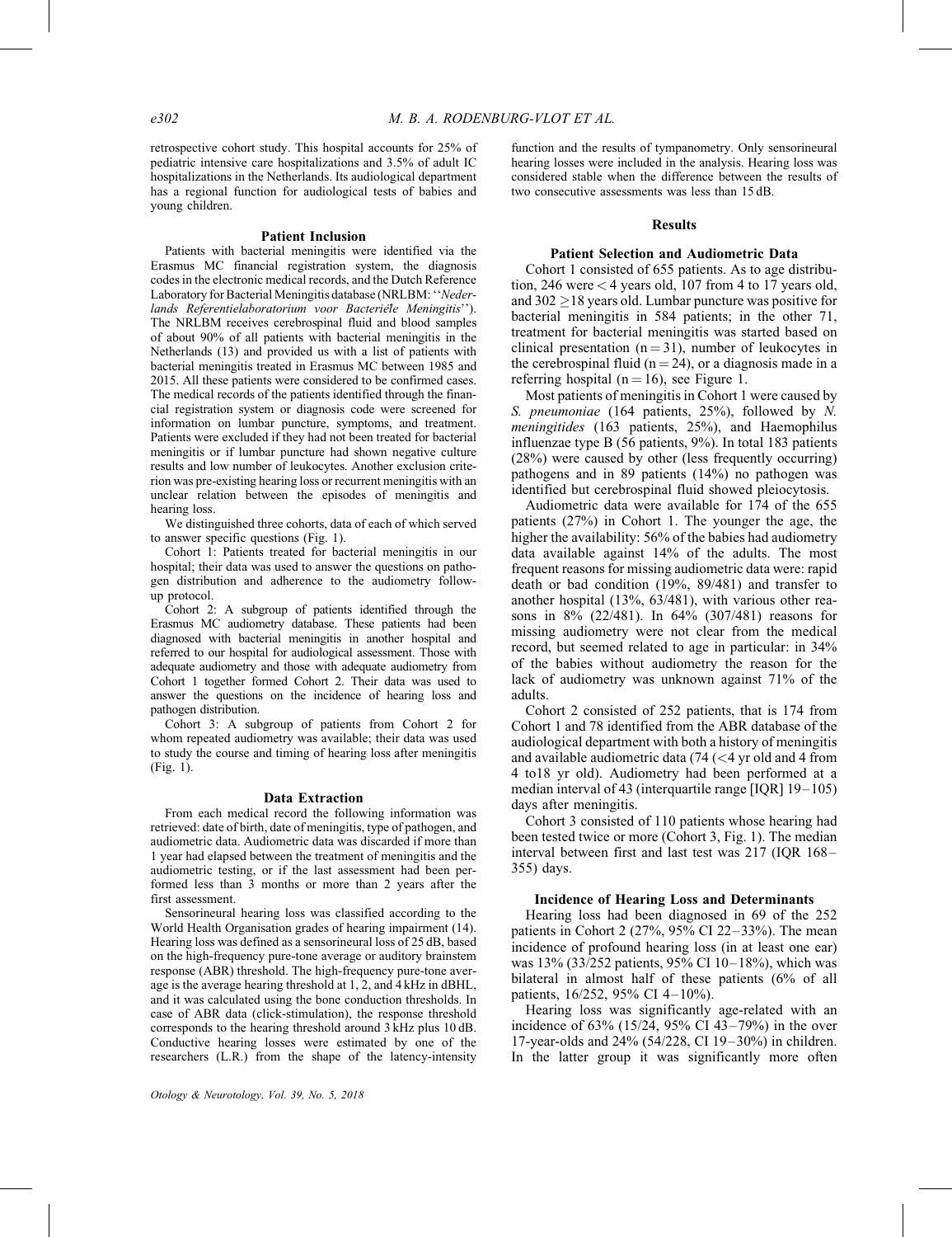## REPEATED AUDIOMETRY AFTER BACTERIAL MENINGITIS e303



FIG. 1. Patient inclusion scheme.

profound than in the adult population (56% against 20%, odd's ratio 5, 95% CI 1, 3–20) (Table 1).

The distribution of pathogens in Cohort 2 was not significantly different from that of Cohort 1. In the subgroup of Cohort 2, patients diagnosed with hearing loss suffered significantly more frequently from pneumococcal meningitis than those without hearing loss (Table 2).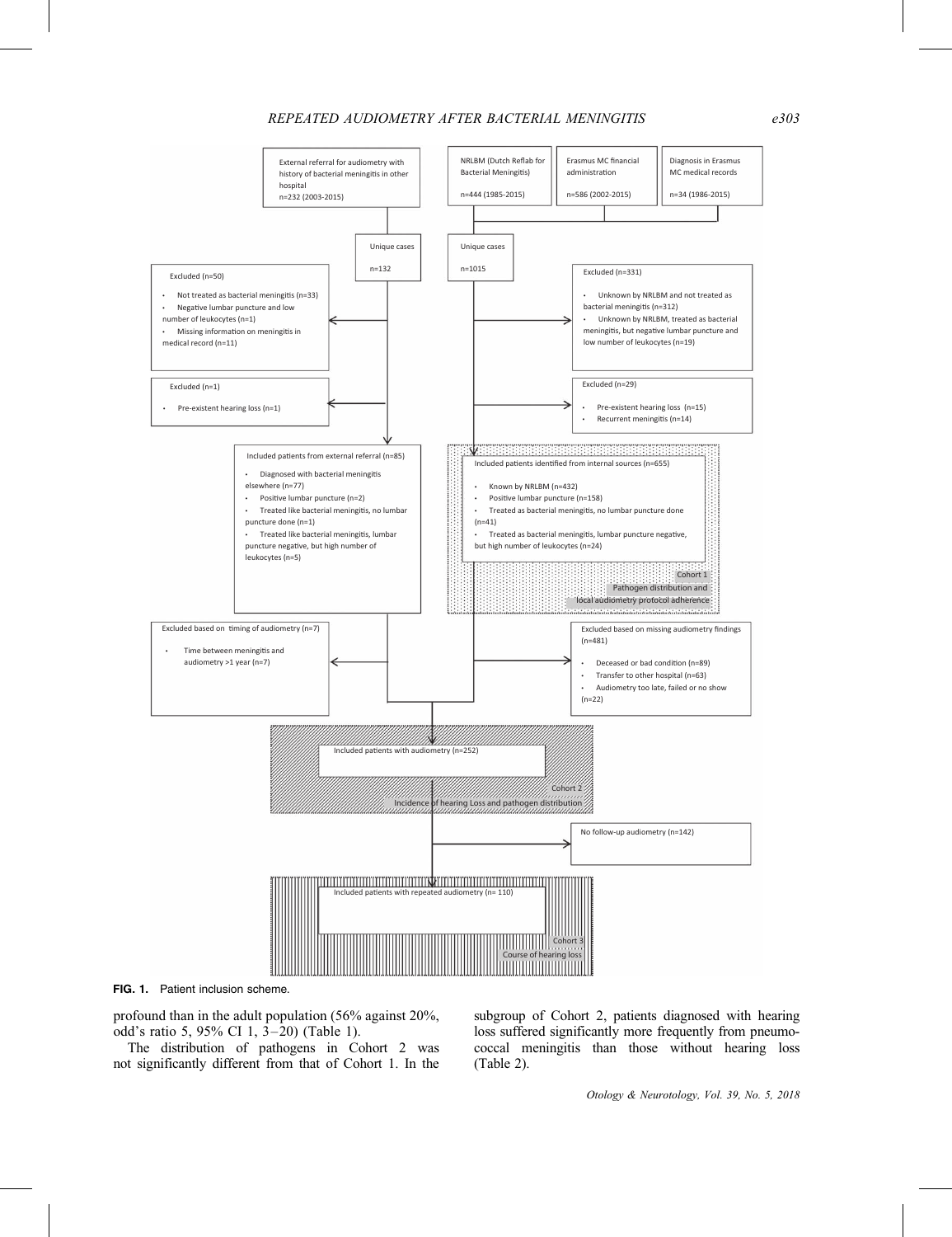| Hearing at First Test<br>Normal hearing |                         |           |    |                              |                   |           |
|-----------------------------------------|-------------------------|-----------|----|------------------------------|-------------------|-----------|
|                                         | Young Children (0-3 yr) |           |    | Children $(4-17 \text{ yr})$ | Adults $(>18$ yr) |           |
|                                         | 153                     | (77%)     | 21 | (75%)                        |                   | (38%)     |
| Slight hearing loss                     | 14                      | (7%)      |    | $(0\%)$                      |                   | (17%)     |
| Moderate hearing loss                   |                         | (3%)      |    | (4%)                         |                   | (8%)      |
| Severe hearing loss                     |                         | (2%)      |    | $(0\%)$                      |                   | (25%)     |
| Profound hearing loss                   | 24                      | (12%)     |    | (21%)                        |                   | (13%)     |
| total                                   | 200                     | $(100\%)$ | 28 | $(100\%)$                    | 24                | $(100\%)$ |
| total hearing loss                      | 47                      | (24%)     |    | (25%)                        | 15                | (63%)     |

TABLE 1. Grades of hearing loss per age category

## Course of Hearing Loss

Of 110 patients with repeated audiometry in Cohort 3, 82 (75%, 95% CI 66–82%) had normal hearing at the first assessment. Follow-up audiometry in these 82 patients did not reveal deterioration of hearing, although in 6 patients only data for one ear was available. In 19 of the 28 patients with diagnosed hearing loss after meningitis (20 unilateral, 8 bilateral) audiometry results remained stable, although in one patient only data for one ear was available (Fig. 2). Nine patients showed changes in hearing over time (Fig. 2). For six of them the hearing improved: in four patients even from mild hearing loss to normal hearing. One had a unilateral profound hearing loss after an infection with an unknown pathogen around birth, which showed fluctuations to a severe unilateral hearing loss. Two had a unilateral hearing loss (one moderate, one profound) with deterioration of the normal hearing ear to a moderate hearing loss in both, progressing to bilateral hearing loss.

Both patients who developed a hearing loss in the other ear had neonatal meningitis; in one patient due to an infection of a group B streptococcus and in the other due to E. coli infection. The patient with a group B streptococcus infection initially had a normal response on the ABR in one ear, including a normal I-V interval although both I and V-latency were lengthened, and otoacoustic emissions were present. However, after 70 days, the otoacoustic emissions had disappeared while the tympanogram was normal. The ABR result 15 days later showed a hearing loss of 60 dB HL and a delayed I-V interval. The patient with an infection due to E. coli had delayed latencies at the first ABR, which took place 61 days after the meningitis, and the otoacoustic emissions were present in some frequency bands for both ears. In follow-up assessments (246 and 402 days after meningitis) the latencies were almost conform age. From pure-tone audiometry, taken at older ages, the hearing loss seemed stable at 60 to 65 dB in both ears.

### **Onset**

In the two patients from Cohort 3 who developed hearing loss in the contralateral ear, results of the audiological test at 4 and 8 weeks, respectively, after meningitis were normal, and deterioration was detected at 3 and 8.5 months, respectively.

## DISCUSSION

The incidence of documented hearing loss in the studied population of 655 patients with bacterial meningitis in a tertiary referral center was established at 28%. Only the patients with initially diagnosed hearing loss after meningitis showed deterioration of hearing over time. A review on this topic found a mean incidence of 11%, with a large variation from 2 to 35% in the individual studies [\(6\).](#page-5-0) A possible explanation for the high incidence in our series is the low percentage of available audiometry data. Cohort 2, which was used to calculate the incidence of hearing loss, might therefore be subject to selection bias. Those without complaints of hearing loss—especially adults—are less likely to be tested and were excluded from the analysis when audiometric information was lacking. As an additional reasoning, the incidence of

TABLE 2. Cohort description: pathogen distribution, age, year of meningitis, and follow-up time

|                                                    | Cohort 1 | 655                  | Cohort 2 | 252                  | Cohort 2—With HL     | 69               |
|----------------------------------------------------|----------|----------------------|----------|----------------------|----------------------|------------------|
| Pathogen distribution                              |          |                      |          |                      |                      |                  |
| S. pneumoniae                                      | 164      | $25\%$ (CI 22-28%)   | 67       | $27\%$ (CI 22-32%)   | 31                   | 45% (CI 34-57%)  |
| N. meningitides                                    | 163      | $25\%$ (CI 22-28%)   | 57       | $23\%$ (CI 18-28%)   | 11                   | 16\% (CI 9-26\%) |
| Haemophilus influenzae B                           | 56       | $9\%$ (CI 7-11%)     | 30       | $12\%$ (CI 8-16%)    | 8                    | 12\% (CI 8-16\%) |
| Other pathogen                                     | 183      | $28\%$ (CI 25-31%)   | 63       | $25\%$ (CI 20-31%)   | 11                   | 16\% (CI 9-26\%) |
| Not identified                                     | 89       | 14\% (CI 11-16\%)    | 35       | 14\% (CI 10-19\%)    | 8                    | 12\% (CI 8-16\%) |
| Total                                              | 655      | $100\%$              | 252      | 100%                 | 69                   | $100\%$          |
| age (median, yr)                                   |          | 15 (IOR $1-51$ )     |          | $0$ (IOR 0-3)        | $1$ (IOR 0-15)       |                  |
| year of meningitis (median)                        |          | 1999 (IOR 1991-2008) |          | 2005 (IQR 1993-2010) | 2006 (IOR 1993-2011) |                  |
| time between audiometry and meningitis (median, d) |          | n.a.                 |          | 43 (IOR $19-105$ )   | $24$ (IOR 11-101)    |                  |

Otology & Neurotology, Vol. 39, No. 5, 2018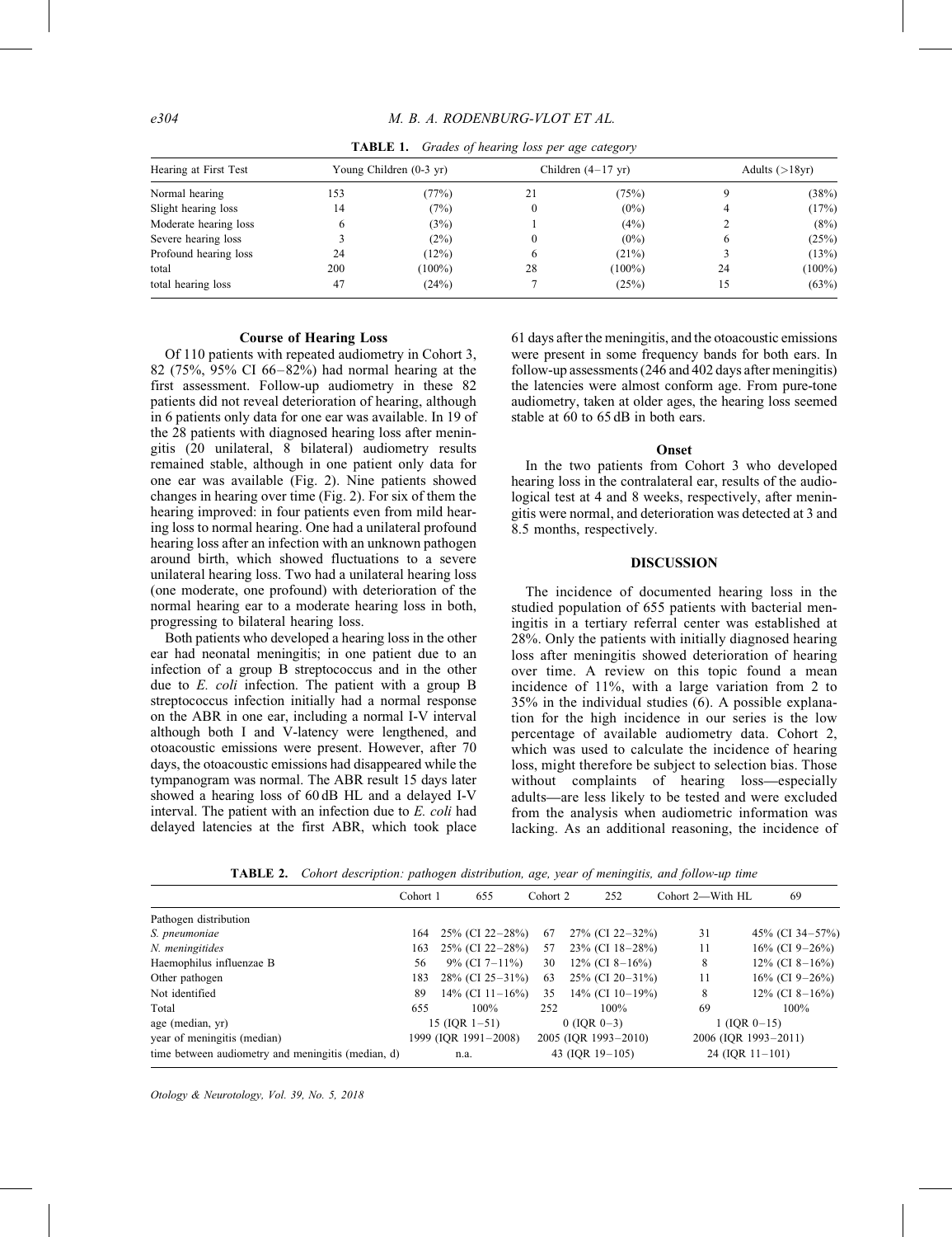

FIG. 2. Course of hearing capacity after meningitis.

hearing loss in our adult population was higher than that in the younger population. Given that the oldest person in our cohort was aged 69 years, we think it is unlikely that the high incidence of hearing loss in the adult population can be explained by an age-dependent, clinically not relevant hearing loss [\(15\).](#page-5-0)

Patient selection could be a second possible explanation for the high incidence of post meningitis hearing loss we found. In a previous study it was suggested that hearing loss after meningitis is related to the severity of meningitis [\(8\)](#page-5-0). Although we lacked information on the disease severity for a number of patients, the fact that the Erasmus Medical Centre is a tertiary referral center with potential selection of higher severity meningitis patients may have resulted in an overestimation of the hearing loss risk.

In our series, changes in hearing loss were observed between 4 weeks and 8 months after meningitis. A systematic review has found earlier onset of hearing loss, which nevertheless often improved in the early phase of the meningitis [\(9,10\)](#page-5-0).

An important finding is that normal hearing at first audiometric assessment remained stable over time in all patients. Hence, patients with normal hearing immediately after the infection run little risk of developing hearing loss. This observation is confirmed by our systematic review on this subject, in which only one patients of deterioration of normal hearing is described: a young baby developed a bilateral severe hearing loss. However, no further information was available for this patients [\(6,12\).](#page-5-0) We can conclude that repeated audiometry is